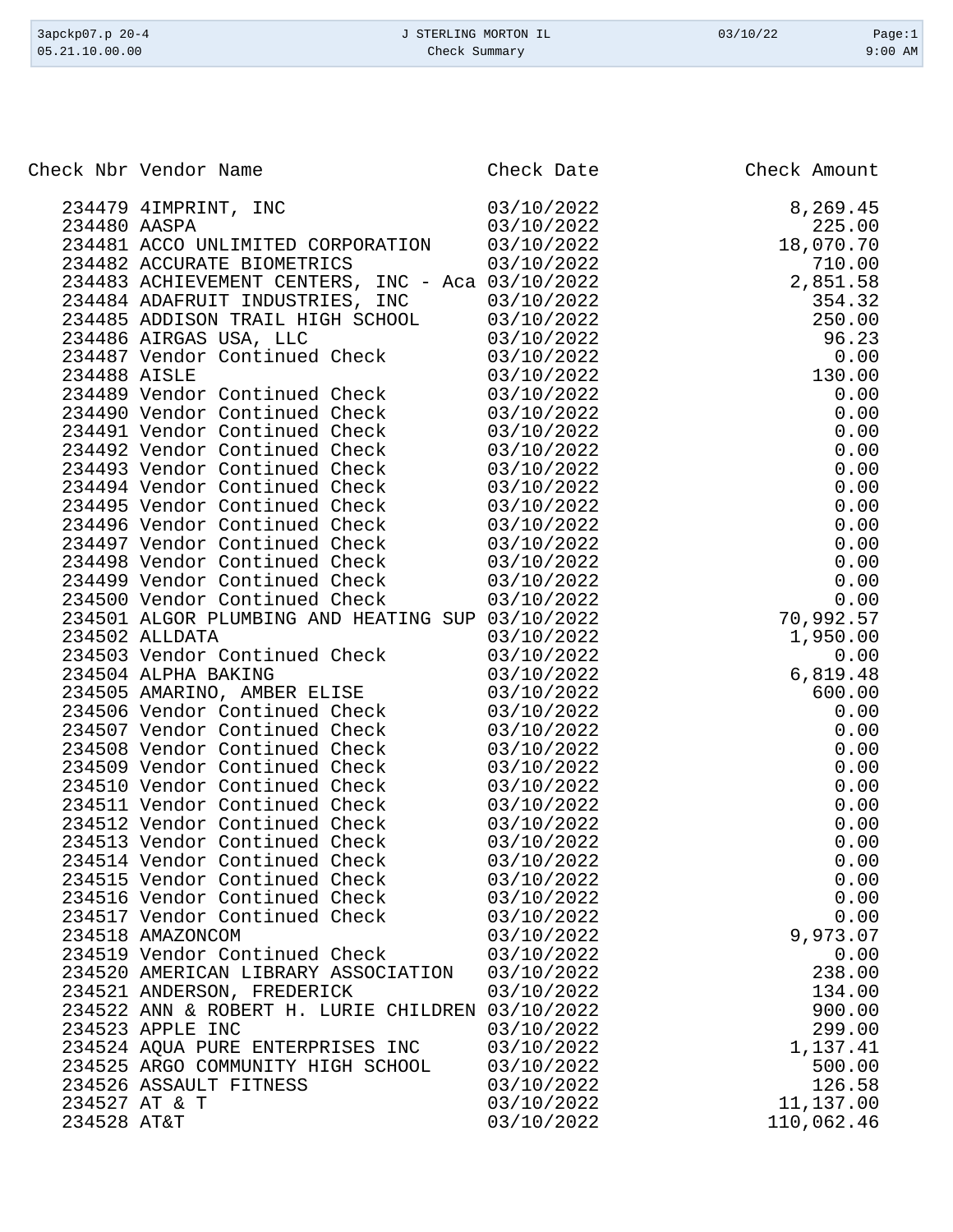| $3apckp07.p 20-4$ | J STERLING MORTON IL | 03/10/22 | Page:2    |
|-------------------|----------------------|----------|-----------|
| 05.21.10.00.00    | Check Summary        |          | $9:00$ AM |

| Check Nbr Vendor Name                                                                                                                                                                                                                          |                          | Check Date Check Amount                                                                                                                                                                                                                                                    |
|------------------------------------------------------------------------------------------------------------------------------------------------------------------------------------------------------------------------------------------------|--------------------------|----------------------------------------------------------------------------------------------------------------------------------------------------------------------------------------------------------------------------------------------------------------------------|
|                                                                                                                                                                                                                                                |                          | Check Amount<br>5, 301.45<br>337.29<br>401.74<br>67.00<br>3, 140.00<br>2, 400.00<br>3, 140.00<br>3, 400.00<br>39.71<br>15.50<br>59.88<br>1, 563.9<br>0.00<br>9, 294.00<br>9, 294.00<br>9, 294.00<br>9, 294.00<br>9, 294.00<br>9, 294.00<br>9, 294.00<br>9, 294.00<br>9, 20 |
|                                                                                                                                                                                                                                                |                          |                                                                                                                                                                                                                                                                            |
|                                                                                                                                                                                                                                                |                          |                                                                                                                                                                                                                                                                            |
|                                                                                                                                                                                                                                                |                          |                                                                                                                                                                                                                                                                            |
|                                                                                                                                                                                                                                                |                          |                                                                                                                                                                                                                                                                            |
|                                                                                                                                                                                                                                                |                          |                                                                                                                                                                                                                                                                            |
|                                                                                                                                                                                                                                                |                          |                                                                                                                                                                                                                                                                            |
|                                                                                                                                                                                                                                                |                          |                                                                                                                                                                                                                                                                            |
|                                                                                                                                                                                                                                                |                          |                                                                                                                                                                                                                                                                            |
|                                                                                                                                                                                                                                                |                          |                                                                                                                                                                                                                                                                            |
|                                                                                                                                                                                                                                                |                          |                                                                                                                                                                                                                                                                            |
|                                                                                                                                                                                                                                                |                          |                                                                                                                                                                                                                                                                            |
| 234542 BLICK ART MATERIALS LLC 03/10/2022<br>234543 Vendor Continued Check 03/10/2022                                                                                                                                                          |                          |                                                                                                                                                                                                                                                                            |
|                                                                                                                                                                                                                                                |                          |                                                                                                                                                                                                                                                                            |
|                                                                                                                                                                                                                                                |                          |                                                                                                                                                                                                                                                                            |
| 234544 BLUEWIRE COMMUNICATIONS<br>234545 BREAKOUT, INC 03/10/2022<br>234546 BRITTEN SCHOOL 03/10/2022                                                                                                                                          |                          |                                                                                                                                                                                                                                                                            |
|                                                                                                                                                                                                                                                |                          |                                                                                                                                                                                                                                                                            |
| 234547 BSA BUILDING SERVICES OF AMERI 03/10/2022                                                                                                                                                                                               |                          |                                                                                                                                                                                                                                                                            |
|                                                                                                                                                                                                                                                |                          |                                                                                                                                                                                                                                                                            |
|                                                                                                                                                                                                                                                |                          |                                                                                                                                                                                                                                                                            |
|                                                                                                                                                                                                                                                |                          |                                                                                                                                                                                                                                                                            |
| 234548 Vendor Continued Check 03/10/2022<br>234550 Vendor Continued Check 03/10/2022<br>234550 Vendor Continued Check 03/10/2022<br>234551 Vendor Continued Check 03/10/2022<br>234552 Vendor Continued Check 03/10/2022                       |                          |                                                                                                                                                                                                                                                                            |
| 234553 BUREAU OF WATER AND SEWERAGE 03/10/2022                                                                                                                                                                                                 |                          |                                                                                                                                                                                                                                                                            |
| 234554 BUREAU OF EDUCATION & RESEARCH 03/10/2022                                                                                                                                                                                               |                          |                                                                                                                                                                                                                                                                            |
|                                                                                                                                                                                                                                                |                          |                                                                                                                                                                                                                                                                            |
|                                                                                                                                                                                                                                                |                          |                                                                                                                                                                                                                                                                            |
|                                                                                                                                                                                                                                                |                          |                                                                                                                                                                                                                                                                            |
| 234555 BURKE, MARY<br>234555 BURKE, MARY<br>234556 CABRERA, NYDIA M<br>234557 CALCAGNO, GUIDO<br>234557 CALCAGNO, GUIDO<br>234558 CALIXTO, FREDDY<br>234559 CARL SANDBURG HIGH SCHOOL<br>234559 CARL SANDBURG HIGH SCHOOL<br>234559 CARL SANDB |                          |                                                                                                                                                                                                                                                                            |
|                                                                                                                                                                                                                                                |                          |                                                                                                                                                                                                                                                                            |
| 234560 CAROLINA BIOLOGICAL SUPPLY 03/10/2022                                                                                                                                                                                                   |                          |                                                                                                                                                                                                                                                                            |
| 234561 CAROLINA BIOLOGICAL SUPPLY COM 03/10/2022                                                                                                                                                                                               |                          |                                                                                                                                                                                                                                                                            |
| 234562 CASTILLO, MARIA 63/10/2022<br>234563 CAVANAUGH, KRISTINA JO 63/10/2022                                                                                                                                                                  |                          |                                                                                                                                                                                                                                                                            |
|                                                                                                                                                                                                                                                |                          |                                                                                                                                                                                                                                                                            |
| 234564 CDW GOVERNMENT INC                                                                                                                                                                                                                      | 03/10/2022               | 61,170.55                                                                                                                                                                                                                                                                  |
| 234565 CEIA USA, LTD                                                                                                                                                                                                                           | 03/10/2022               | 3,880.00                                                                                                                                                                                                                                                                   |
| 234566 THE CENTER / RESOURCES FOR TEA 03/10/2022                                                                                                                                                                                               |                          | 4,550.00                                                                                                                                                                                                                                                                   |
| 234567 CENTER ON DEAFNESS                                                                                                                                                                                                                      | 03/10/2022               | 4,881.89                                                                                                                                                                                                                                                                   |
| 234568 CHANDLER, DWAYNE                                                                                                                                                                                                                        | 03/10/2022               | 134.00                                                                                                                                                                                                                                                                     |
| 234569 CHICAGO FILTER SUPPLY, INC                                                                                                                                                                                                              | 03/10/2022               | 4,148.32                                                                                                                                                                                                                                                                   |
| 234570 CHILDREN'S CENTER OF CICERO-BE 03/10/2022                                                                                                                                                                                               |                          | 21,557.28<br>403.95                                                                                                                                                                                                                                                        |
| 234571 CINTAS CORPORATION NO.2<br>234572 Vendor Continued Check                                                                                                                                                                                | 03/10/2022<br>03/10/2022 | 0.00                                                                                                                                                                                                                                                                       |
| 234573 Clearview Plumbing & Sewer, In 03/10/2022                                                                                                                                                                                               |                          | 41,935.75                                                                                                                                                                                                                                                                  |
| 234574 CLEVER PROTOTYPES, LLC                                                                                                                                                                                                                  | 03/10/2022               | 250.00                                                                                                                                                                                                                                                                     |
| 234575 COM ED                                                                                                                                                                                                                                  | 03/10/2022               | 163.49                                                                                                                                                                                                                                                                     |
| 234576 Vendor Continued Check                                                                                                                                                                                                                  | 03/10/2022               | 0.00                                                                                                                                                                                                                                                                       |
| 234577 COM ED                                                                                                                                                                                                                                  | 03/10/2022               | 1,971.99                                                                                                                                                                                                                                                                   |
| 234578 COMCAST                                                                                                                                                                                                                                 | 03/10/2022               | 229.50                                                                                                                                                                                                                                                                     |
|                                                                                                                                                                                                                                                |                          |                                                                                                                                                                                                                                                                            |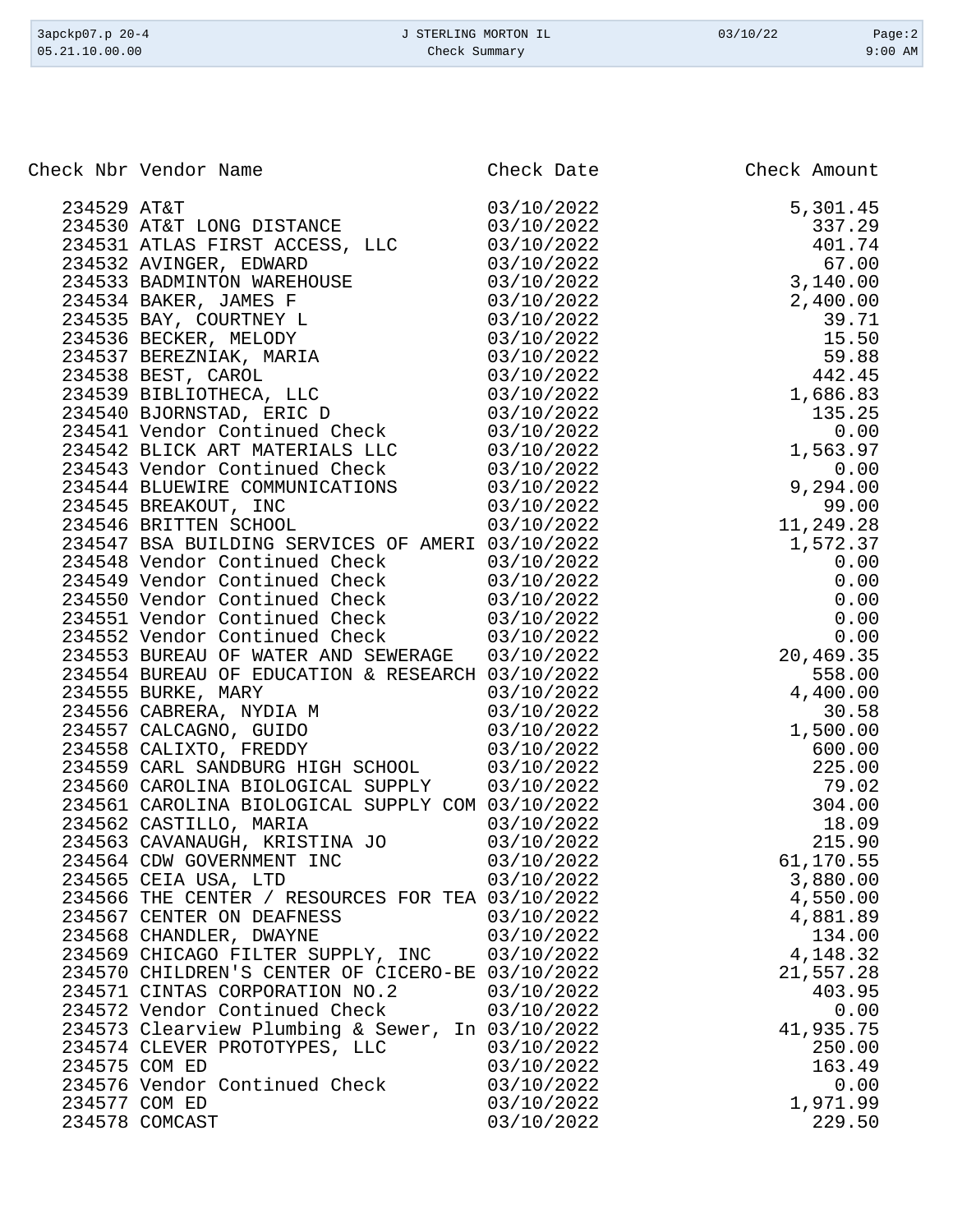| 3apckp07.p 20-4 | J STERLING MORTON IL | 03/10/22 | Page:3    |
|-----------------|----------------------|----------|-----------|
| 05.21.10.00.00  | Check Summary        |          | $9:00$ AM |

| Check Nbr Vendor Name            | Check Date | Check Amount |
|----------------------------------|------------|--------------|
|                                  |            |              |
|                                  |            |              |
|                                  |            |              |
|                                  |            |              |
|                                  |            |              |
|                                  |            |              |
|                                  |            |              |
|                                  |            |              |
|                                  |            |              |
|                                  |            |              |
|                                  |            |              |
|                                  |            |              |
|                                  |            |              |
|                                  |            |              |
|                                  |            |              |
|                                  |            |              |
|                                  |            |              |
|                                  |            |              |
|                                  |            |              |
|                                  |            |              |
|                                  |            |              |
|                                  |            |              |
|                                  |            |              |
|                                  |            |              |
|                                  |            |              |
|                                  |            |              |
|                                  |            |              |
|                                  |            |              |
|                                  |            |              |
|                                  |            |              |
|                                  |            |              |
|                                  |            |              |
|                                  |            |              |
|                                  |            |              |
|                                  |            |              |
|                                  |            |              |
| 234615 FREIDAG, JAMES            | 03/10/2022 | 67.00        |
| 234616 Vendor Continued Check    | 03/10/2022 | 0.00         |
| 234617 GALE / CENGAGE LEARNING   | 03/10/2022 | 18,369.80    |
| 234618 GAMBOA, JOSE              | 03/10/2022 | 177.36       |
| 234619 GANCZEWSKI, CHRIS         | 03/10/2022 | 92.00        |
| 234620 GARAVENTA USA, INC.       | 03/10/2022 | 585.00       |
| 234621 GARBARZ, MICHAEL          | 03/10/2022 | 53.00        |
| 234622 GEM ELECTRIC SUPPLY, INC  | 03/10/2022 | 175.11       |
| 234623 GENGE, AMANDA E           | 03/10/2022 | 120.00       |
| 234624 GIANT STEPS ILLINOIS INC  | 03/10/2022 | 41,080.41    |
| 234625 GIMKIT, LLC               | 03/10/2022 | 1,000.00     |
| 234626 GLENBARD WEST HIGH SCHOOL | 03/10/2022 | 295.00       |
| 234627 GOPHER                    | 03/10/2022 | 146.19       |
| 234628 Vendor Continued Check    | 03/10/2022 | 0.00         |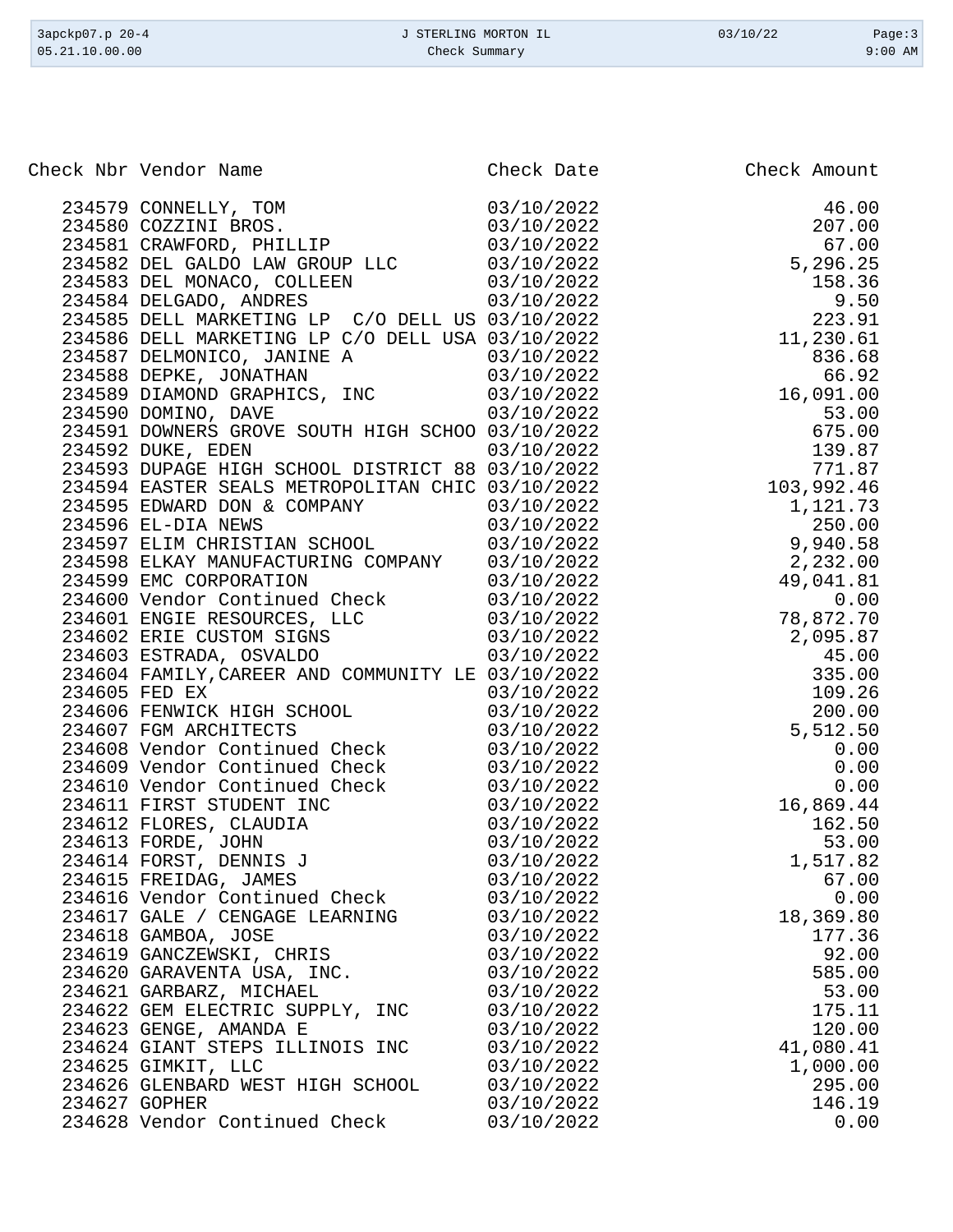| 3apckp07.p 20-4<br>05.21.10.00.00 | J STERLING MORTON IL<br>Check Summary            |            | 03/10/22     | Page:4<br>$9:00$ AM |
|-----------------------------------|--------------------------------------------------|------------|--------------|---------------------|
|                                   |                                                  |            |              |                     |
|                                   | Check Nbr Vendor Name                            | Check Date | Check Amount |                     |
|                                   | 234629 Vendor Continued Check                    | 03/10/2022 |              | 0.00                |
|                                   | 234630 Vendor Continued Check                    | 03/10/2022 |              | 0.00                |
|                                   | 234631 Vendor Continued Check                    | 03/10/2022 |              | 0.00                |
|                                   | 234632 Vendor Continued Check                    | 03/10/2022 |              | 0.00                |
|                                   | 234633 Vendor Continued Check                    | 03/10/2022 |              | 0.00                |
|                                   | 234634 Vendor Continued Check                    | 03/10/2022 |              | 0.00                |
|                                   | 234635 Vendor Continued Check                    | 03/10/2022 |              | 0.00                |
|                                   | 234636 Vendor Continued Check                    | 03/10/2022 |              | 0.00                |
|                                   | 234637 Vendor Continued Check                    | 03/10/2022 |              | 0.00                |
|                                   | 234638 GORDON FOOD SERVICE, INC.                 | 03/10/2022 | 104,236.78   |                     |
|                                   | 234639 GOTTI, JAMES                              | 03/10/2022 |              | 92.00               |
|                                   | 234640 Vendor Continued Check                    | 03/10/2022 |              | 0.00                |
|                                   | 234641 Vendor Continued Check                    | 03/10/2022 |              | 0.00                |
|                                   | 234642 Vendor Continued Check                    | 03/10/2022 |              | 0.00                |
|                                   | 234643 GRAINGER                                  | 03/10/2022 | 2,720.80     |                     |
|                                   | 234644 Vendor Continued Check                    | 03/10/2022 |              | 0.00                |
|                                   | 234645 GRECO AND SONS INC                        | 03/10/2022 | 12,987.03    |                     |
|                                   | 234646 GUIDING LIGHT AUTISM ACADEMY              | 03/10/2022 | 9,974.24     |                     |
|                                   | 234647 GUNTY, JOSEPH                             | 03/10/2022 | 368.01       |                     |
|                                   | 234648 HANSEN'S SERVICE                          | 03/10/2022 | 201.35       |                     |
|                                   | 234649 HAYES MECHANICAL                          | 03/10/2022 | 11,499.48    |                     |
|                                   | 234650 HEAT TRANSFER LABORATORIES, IN 03/10/2022 |            | 4,365.00     |                     |
|                                   | 234651 HELPING HAND CENTER                       | 03/10/2022 | 7,256.80     |                     |
|                                   | 234652 HELTON, JOSEPH                            | 03/10/2022 | 147.56       |                     |
|                                   | 234653 HENRY SCHEIN, INC.                        | 03/10/2022 | 2,750.00     |                     |
|                                   | 234654 HERSEY HIGH SCHOOL                        | 03/10/2022 | 385.00       |                     |
|                                   | 234655 HINSDALE TWP HIGH SCHOOL DISTR 03/10/2022 |            | 175.00       |                     |
|                                   | 234656 HINSDALE SOUTH HIGH SCHOOL                | 03/10/2022 | 475.00       |                     |
|                                   | 234657 HONEYWOOD, AISHA                          | 03/10/2022 | 131.00       |                     |
| 234658 IASPA                      |                                                  | 03/10/2022 | 200.00       |                     |

|              |                                                                                                     |            | 173.UU    |
|--------------|-----------------------------------------------------------------------------------------------------|------------|-----------|
|              | 234657 HONEYWOOD, AISHA 03/10/2022                                                                  |            | 131.00    |
| 234658 IASPA | 03/10/2022                                                                                          |            | 200.00    |
|              | 234659 IDEAL INTERPRETER, LLC 03/10/2022                                                            |            | 540.00    |
|              | 234660 ILLINOIS DEPARTMENT OF REVENUE 03/10/2022                                                    |            | 267.00    |
|              | 234661 ILLINOIS ASSOC OF SCHOOL BUSIN 03/10/2022                                                    |            | 545.00    |
|              | 234662 ILLINOIS NETWORK OF CHILD CARE 03/10/2022                                                    |            | 350.00    |
|              | $234663$ ILLINOIS SCHOOL FOR THE DEAF $03/10/2022$                                                  |            | 188.00    |
|              | 234664 INNOVATIONS ACADEMY THERAPEUTI 03/10/2022                                                    |            | 20,473.00 |
|              | 234665 IRONS OAKS ENVIROMENTAL LEARNI 03/10/2022                                                    |            | 420.00    |
|              | 234666 Vendor Continued Check 03/10/2022                                                            |            | 0.00      |
|              | 234667 J W PEPPER 03/10/2022                                                                        |            | 1,227.96  |
|              | 234668 J. AVE DEVELOPMENT 03/10/2022<br>234669 JACKS 03/10/2022<br>234670 JACOBEK, NANCY 03/10/2022 |            | 11,305.00 |
|              |                                                                                                     |            | 189.44    |
|              |                                                                                                     |            | 27.33     |
|              | 234671 JAMES, TIMOTHY 03/10/2022                                                                    |            | 135.00    |
|              | 234672 JEWISH CHILD AND FAMILY SERVIC 03/10/2022                                                    |            | 9,650.56  |
|              | 234673 JOHNSON, JUSTIN J. 03/10/2022                                                                |            | 138.00    |
|              | 234674 JOHNSON CONTROLS FIRE PROTECTI 03/10/2022                                                    |            | 6,780.70  |
|              | 234675 JOHNSON, REGINALD 03/10/2022                                                                 |            | 138.00    |
|              | 234676 JONES, SHIMERA 03/10/2022                                                                    |            | 106.00    |
|              | 234677 JOSEPH ACADEMY IN DES PLAINES 03/10/2022                                                     |            | 21,882.57 |
|              | 234678 JOSTENS                                                                                      | 03/10/2022 | 2.25      |
|              |                                                                                                     |            |           |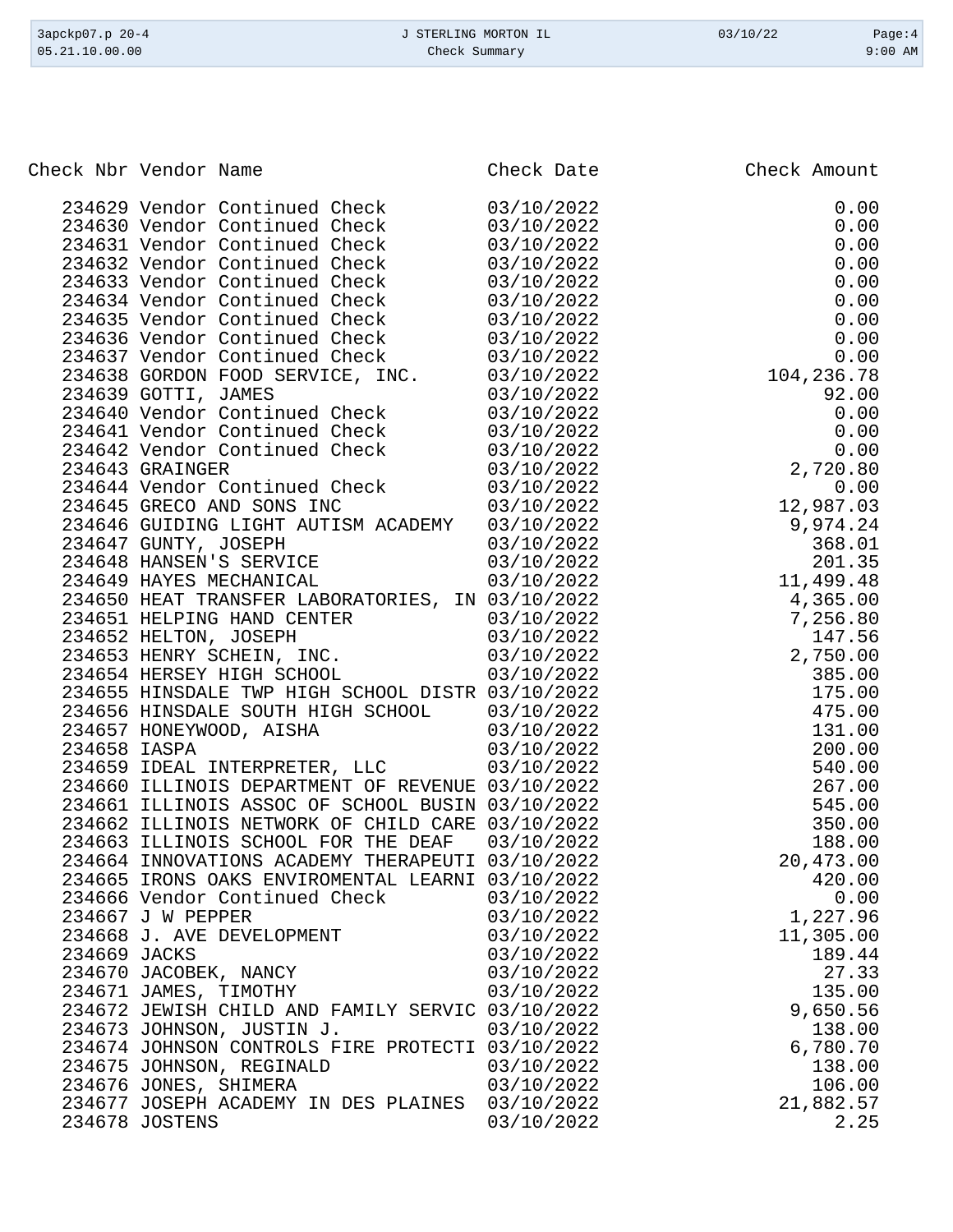| 3apckp07.p 20-4 | J STERLING MORTON IL | 03/10/22 | Page:5    |
|-----------------|----------------------|----------|-----------|
| 05.21.10.00.00  | Check Summary        |          | $9:00$ AM |
|                 |                      |          |           |

Check Nbr Vendor Name **Check Date** Check Date Check Amount

| 234679 Vendor Continued Check                                                                                                             | 03/10/2022 | 0.00        |
|-------------------------------------------------------------------------------------------------------------------------------------------|------------|-------------|
| 234680 KELLY, ERIN                                                                                                                        | 03/10/2022 | 764.29      |
| 234681 KELLY COLGAN, KATHLEEN                                                                                                             | 03/10/2022 | 328.79      |
| 234682 KENNEALY, KATE M<br>234683 KIEFER AQUATICS                                                                                         | 03/10/2022 | 253.13      |
|                                                                                                                                           | 03/10/2022 | 832.00      |
| 234684 KLAFETA, KAREN                                                                                                                     | 03/10/2022 | 10.97       |
|                                                                                                                                           | 03/10/2022 | 67.00       |
| 234685 KRAMER, DYLAN<br>234686 KRIZIZKE, KEVIN<br>234685 YEVISI                                                                           | 03/10/2022 | 189.69      |
| 234687 KRUEGER INTERNATIONAL, INC                                                                                                         | 03/10/2022 | 1,150.78    |
| 234688 Vendor Continued Check                                                                                                             | 03/10/2022 | 0.00        |
| 234689 LAKE-COOK DISTRIBUTORS INC                                                                                                         | 03/10/2022 | 3,657.95    |
| 234690 Vendor Continued Check                                                                                                             | 03/10/2022 | 0.00        |
| 234691 Vendor Continued Check                                                                                                             | 03/10/2022 | 0.00        |
| 234692 Vendor Continued Check                                                                                                             | 03/10/2022 | 0.00        |
| 234693 Vendor Continued Check                                                                                                             | 03/10/2022 | 0.00        |
| 234694 Vendor Continued Check                                                                                                             | 03/10/2022 | 0.00        |
| 234695 Vendor Continued Check                                                                                                             |            | 0.00        |
|                                                                                                                                           | 03/10/2022 | 0.00        |
| 234696 Vendor Continued Check<br>234696 Vendor Continued Check<br>234697 LAKEVIEW BUS LINES, INC                                          | 03/10/2022 |             |
|                                                                                                                                           | 03/10/2022 | 539,423.56  |
| 234698 LANGUAGE TESTING INTERNATIONAL 03/10/2022                                                                                          |            | 1,520.00    |
| 234699 LARSON, JACOB                                                                                                                      | 03/10/2022 | 92.00       |
|                                                                                                                                           | 03/10/2022 | 185.00      |
|                                                                                                                                           | 03/10/2022 | 150.00      |
|                                                                                                                                           | 03/10/2022 | 67.00       |
| 234700 LOCKPORT TWP HS DIST 205<br>234701 LOH, STEVE<br>234702 LOUGHNANE, TIMOTHY<br>234703 LOWERY MC DONNELL<br>234703 LOWERY MC DONNELL | 03/10/2022 | 48,582.00   |
| 234704 LUSZCAK, MICHELLE PARR                                                                                                             | 03/10/2022 | 106.02      |
| 234705 LYONS TOWNSHIP HIGH SCHOOL<br>234706 MALONE, DAN                                                                                   | 03/10/2022 | 180.00      |
| 234706 MALONE, DAN                                                                                                                        | 03/10/2022 | 46.00       |
| 234707 MARIAN CATHOLIC HIGH SCHOOL                                                                                                        | 03/10/2022 | 250.00      |
| 234708 MARKLUND CHILDREN'S HOME                                                                                                           | 03/10/2022 | 29,903.78   |
| 234709 MATZEN, DREW                                                                                                                       | 03/10/2022 | 67.00       |
| 234710 MC ADAM LANDSCAPING, INC<br>224711 MC GLOUD SERVICES                                                                               | 03/10/2022 | 14, 473. 71 |
| 234711 MC CLOUD SERVICES                                                                                                                  | 03/10/2022 | 300.50      |
| 234712 MC WHINNIE, JENNIFER L                                                                                                             | 03/10/2022 | 1,703.59    |
|                                                                                                                                           | 03/10/2022 | 2,265.24    |
| 234713 MCGREEVY, MICHAEL J<br>234714 MCMAHON, JOSH                                                                                        | 03/10/2022 | 276.31      |
| 234715 MENTA ACADEMY HILLSIDE                                                                                                             | 03/10/2022 | 15,781.40   |
| 234716 MENTA ACADEMY OAK PARK                                                                                                             | 03/10/2022 | 7,581.90    |
| 234717 MENTA ACADEMY MIDWAY                                                                                                               | 03/10/2022 | 20,750.22   |
| 234718 MESIROW INSURANCE SERVICES                                                                                                         | 03/10/2022 | 17,500.00   |
| 234719 MICROSOFT CORPORATION                                                                                                              | 03/10/2022 | 3,503.98    |
| 234720 MONROE TRUCK EQUIPMENT, INC                                                                                                        | 03/10/2022 | 2,452.45    |
| 234721 Vendor Continued Check                                                                                                             | 03/10/2022 | 0.00        |
| 234722 Morton Activity Account                                                                                                            | 03/10/2022 | 2,261.24    |
| 234723 MULLER-PINEHURST DAIRY INC                                                                                                         | 03/10/2022 | 12,228.86   |
| 234724 MUSSATTO, JASSEN                                                                                                                   | 03/10/2022 | 106.00      |
| 234725 NALCO CROSSBOW WATER***                                                                                                            | 03/10/2022 | 82.74       |
| 234726 NATIONAL STUDENT CLEARINGHOUSE 03/10/2022                                                                                          |            | 990.00      |
| 234727 NATIONAL SCIENCE TEACHERS ASSO 03/10/2022                                                                                          |            | 345.00      |
| 234728 NCS PEARSON INC                                                                                                                    | 03/10/2022 | 1,575.00    |
|                                                                                                                                           |            |             |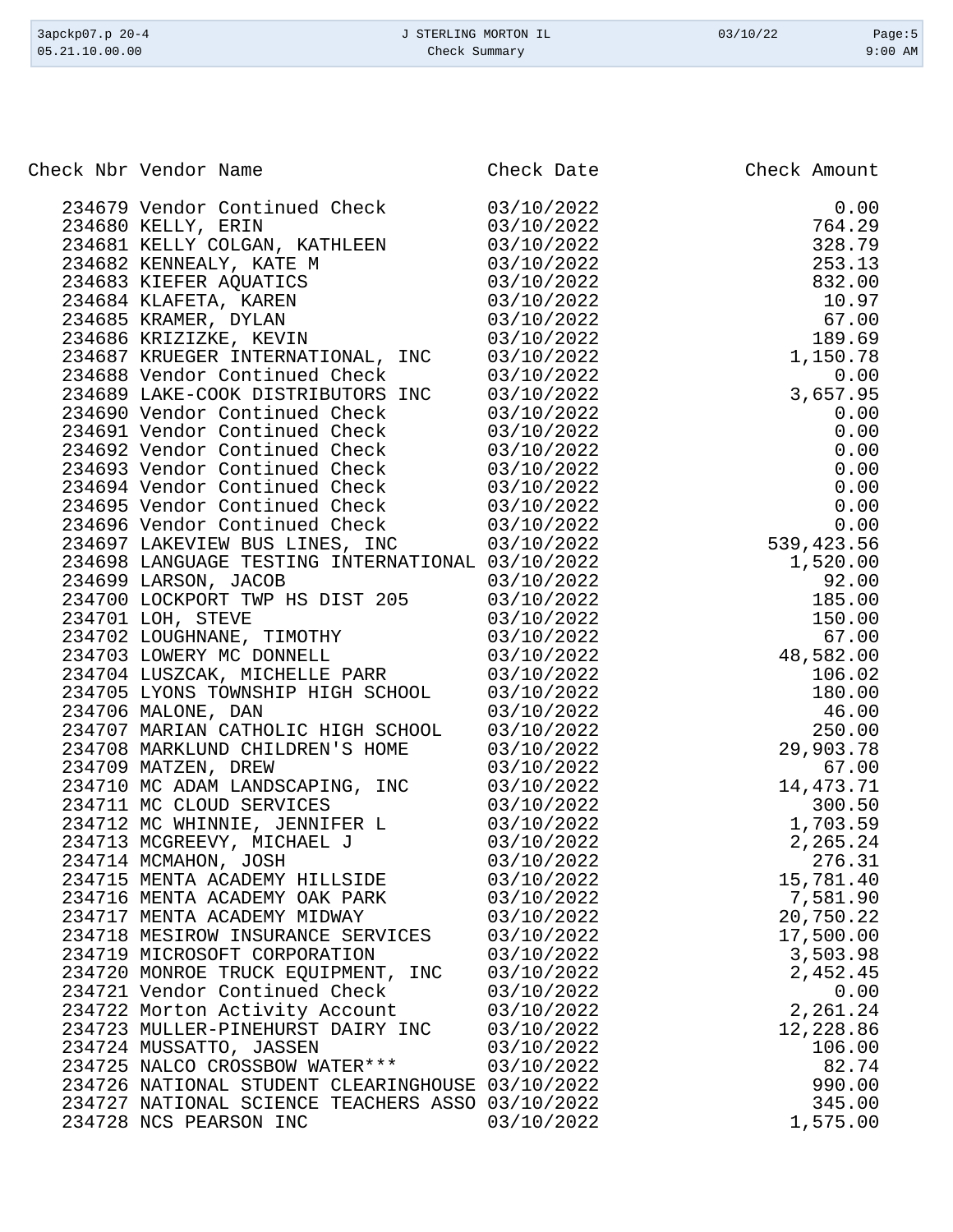| 3apckp07.p 20-4<br>05.21.10.00.00 | J STERLING MORTON IL<br>Check Summary | 03/10/22 | Page:6<br>$9:00$ AM |
|-----------------------------------|---------------------------------------|----------|---------------------|
|                                   |                                       |          |                     |
|                                   |                                       |          |                     |

Check Nbr Vendor Name **Check Date** Check Date Check Amount

| 234729 NEGOSKI, PETER<br>03/10/2022<br>92.00<br>234730 NEW HORIZON CENTER FOR THE<br>37,904.40<br>03/10/2022<br>234731 Vendor Continued Check<br>234732 NEXT DAY PLUS<br>03/10/2022<br>0.00<br>$\overline{\phantom{a}}$<br>2,334.29<br>03/10/2022<br>234733 Vendor Continued Check<br>03/10/2022<br>0.00<br>4.3(<br>234734 NICOR GAS<br>234735 O'Sullivan, Mary<br>4,305.28<br>03/10/2022<br>25.00<br>03/10/2022<br>100.00<br>234736 OAK LAWN COMMUNITY HIGH SCHOOL 03/10/2022<br>162.00<br>234737 OCCUPATIONAL HEALTH CENTERS OF 03/10/2022<br>03/10/2022<br>234738 Vendor Continued Check<br>234739 OFFICE DEPOT<br>0.00<br>0.00<br>68,534.00<br>0.0<br>0.0<br>9,95<br>1<br>234739 OFFICE DEPOT<br>03/10/2022<br>234740 Vendor Continued Check<br>03/10/2022<br>234741 Vendor Continued Check<br>234742 Vendor Continued Check<br>03/10/2022<br>03/10/2022<br>234743 OLSSON ROOFING COMPANY, INC<br>234744 Vendor Continued Check<br>234745 Vendor Continued Check<br>03/10/2022<br>03/10/2022<br>03/10/2022<br>234746 Vendor Continued Check<br>234746 Vendor Continued Check<br>234747 OMNI-PUMP REPAIRS, INC<br>03/10/2022<br>03/10/2022<br>234748 P & M DISTRIBUTORS, INC 03/10/2022<br>234749 PALETERIA SABOR DE MICHOACAN 03/10/2022<br>234750 PARAMO, JACQUILINE<br>234751 PARTITION PROS INC<br>03/10/2022<br>24.94<br>1,777.50<br>03/10/2022<br>234752 PAULSON'S PAINT FOREST PARK<br>493.96<br>03/10/2022<br>234753 PEPSI-COLA<br>2,249.26<br>03/10/2022<br>234754 PLAINFIELD NORTH HIGH SCHOOL 03/10/2022<br>575.00<br>234755 PLOGER, JOHN<br>67.00<br>03/10/2022<br>234756 PMA SECURITIES, INC.<br>03/10/2022<br>2,000.00<br>$\begin{array}{r} 2,887.50\ 2,887.50\ 592.50\ 250.00\ 312.00\ 0.00\ 0.00\ 3,800.00\ 600.00\ 42.64\ \end{array}$<br>234757 POSITIVE IMPRESSIONS, INC. 03/10/2022<br>234758 PREMIER MECHANICAL<br>03/10/2022<br>234759 PROGRESSIVE PEDIATRICS THERAPY 03/10/2022<br>234760 PROJECT LEAD THE WAY, INC. 03/10/2022<br>234761 Vendor Continued Check<br>03/10/2022<br>234762 Vendor Continued Check<br>234763 PROQUEST LLC<br>03/10/2022<br>03/10/2022<br>234764 PUSTELNIK, JENNIFER 03/10/2022<br>234765 QTA INDUSTRIAL SUPPLIES AND SO 03/10/2022<br>42.64<br>234766 QUEST FOOD MANAGEMENT SERVICES 03/10/2022<br>12,848.50<br>234767 QUINLAN, TOM<br>92.00<br>03/10/2022<br>234768 RANDALL INDUSTRIES<br>356.25<br>03/10/2022<br>234769 RANQUIST, MIJIA<br>03/10/2022<br>131.50<br>234770 RAO, NITIN<br>67.00<br>03/10/2022<br>550.00<br>234771 REAVIS HIGH SCHOOL<br>03/10/2022<br>234772 REGIONAL TRUCK EQUIPMENT<br>03/10/2022<br>2,081.64<br>234773 RELIABLE FIRE EQUIPMENT CO.<br>3,228.25<br>03/10/2022<br>300.00<br>234774 RICHARDS HIGH SCHOOL<br>03/10/2022<br>234775 Vendor Continued Check<br>03/10/2022<br>0.00<br>234776 Vendor Continued Check<br>03/10/2022<br>0.00<br>234777 Vendor Continued Check<br>03/10/2022<br>0.00<br>234778 Vendor Continued Check<br>03/10/2022<br>0.00 |  |  |
|-------------------------------------------------------------------------------------------------------------------------------------------------------------------------------------------------------------------------------------------------------------------------------------------------------------------------------------------------------------------------------------------------------------------------------------------------------------------------------------------------------------------------------------------------------------------------------------------------------------------------------------------------------------------------------------------------------------------------------------------------------------------------------------------------------------------------------------------------------------------------------------------------------------------------------------------------------------------------------------------------------------------------------------------------------------------------------------------------------------------------------------------------------------------------------------------------------------------------------------------------------------------------------------------------------------------------------------------------------------------------------------------------------------------------------------------------------------------------------------------------------------------------------------------------------------------------------------------------------------------------------------------------------------------------------------------------------------------------------------------------------------------------------------------------------------------------------------------------------------------------------------------------------------------------------------------------------------------------------------------------------------------------------------------------------------------------------------------------------------------------------------------------------------------------------------------------------------------------------------------------------------------------------------------------------------------------------------------------------------------------------------------------------------------------------------------------------------------------------------------------------------------------------------------------------------------------------------------------------------------------------------------------------------------------------------------------------------------------------------------------------------------------------------------------------------------------------------------------------------------------------------------------------------------------------------------|--|--|
|                                                                                                                                                                                                                                                                                                                                                                                                                                                                                                                                                                                                                                                                                                                                                                                                                                                                                                                                                                                                                                                                                                                                                                                                                                                                                                                                                                                                                                                                                                                                                                                                                                                                                                                                                                                                                                                                                                                                                                                                                                                                                                                                                                                                                                                                                                                                                                                                                                                                                                                                                                                                                                                                                                                                                                                                                                                                                                                                           |  |  |
|                                                                                                                                                                                                                                                                                                                                                                                                                                                                                                                                                                                                                                                                                                                                                                                                                                                                                                                                                                                                                                                                                                                                                                                                                                                                                                                                                                                                                                                                                                                                                                                                                                                                                                                                                                                                                                                                                                                                                                                                                                                                                                                                                                                                                                                                                                                                                                                                                                                                                                                                                                                                                                                                                                                                                                                                                                                                                                                                           |  |  |
|                                                                                                                                                                                                                                                                                                                                                                                                                                                                                                                                                                                                                                                                                                                                                                                                                                                                                                                                                                                                                                                                                                                                                                                                                                                                                                                                                                                                                                                                                                                                                                                                                                                                                                                                                                                                                                                                                                                                                                                                                                                                                                                                                                                                                                                                                                                                                                                                                                                                                                                                                                                                                                                                                                                                                                                                                                                                                                                                           |  |  |
|                                                                                                                                                                                                                                                                                                                                                                                                                                                                                                                                                                                                                                                                                                                                                                                                                                                                                                                                                                                                                                                                                                                                                                                                                                                                                                                                                                                                                                                                                                                                                                                                                                                                                                                                                                                                                                                                                                                                                                                                                                                                                                                                                                                                                                                                                                                                                                                                                                                                                                                                                                                                                                                                                                                                                                                                                                                                                                                                           |  |  |
|                                                                                                                                                                                                                                                                                                                                                                                                                                                                                                                                                                                                                                                                                                                                                                                                                                                                                                                                                                                                                                                                                                                                                                                                                                                                                                                                                                                                                                                                                                                                                                                                                                                                                                                                                                                                                                                                                                                                                                                                                                                                                                                                                                                                                                                                                                                                                                                                                                                                                                                                                                                                                                                                                                                                                                                                                                                                                                                                           |  |  |
|                                                                                                                                                                                                                                                                                                                                                                                                                                                                                                                                                                                                                                                                                                                                                                                                                                                                                                                                                                                                                                                                                                                                                                                                                                                                                                                                                                                                                                                                                                                                                                                                                                                                                                                                                                                                                                                                                                                                                                                                                                                                                                                                                                                                                                                                                                                                                                                                                                                                                                                                                                                                                                                                                                                                                                                                                                                                                                                                           |  |  |
|                                                                                                                                                                                                                                                                                                                                                                                                                                                                                                                                                                                                                                                                                                                                                                                                                                                                                                                                                                                                                                                                                                                                                                                                                                                                                                                                                                                                                                                                                                                                                                                                                                                                                                                                                                                                                                                                                                                                                                                                                                                                                                                                                                                                                                                                                                                                                                                                                                                                                                                                                                                                                                                                                                                                                                                                                                                                                                                                           |  |  |
|                                                                                                                                                                                                                                                                                                                                                                                                                                                                                                                                                                                                                                                                                                                                                                                                                                                                                                                                                                                                                                                                                                                                                                                                                                                                                                                                                                                                                                                                                                                                                                                                                                                                                                                                                                                                                                                                                                                                                                                                                                                                                                                                                                                                                                                                                                                                                                                                                                                                                                                                                                                                                                                                                                                                                                                                                                                                                                                                           |  |  |
|                                                                                                                                                                                                                                                                                                                                                                                                                                                                                                                                                                                                                                                                                                                                                                                                                                                                                                                                                                                                                                                                                                                                                                                                                                                                                                                                                                                                                                                                                                                                                                                                                                                                                                                                                                                                                                                                                                                                                                                                                                                                                                                                                                                                                                                                                                                                                                                                                                                                                                                                                                                                                                                                                                                                                                                                                                                                                                                                           |  |  |
|                                                                                                                                                                                                                                                                                                                                                                                                                                                                                                                                                                                                                                                                                                                                                                                                                                                                                                                                                                                                                                                                                                                                                                                                                                                                                                                                                                                                                                                                                                                                                                                                                                                                                                                                                                                                                                                                                                                                                                                                                                                                                                                                                                                                                                                                                                                                                                                                                                                                                                                                                                                                                                                                                                                                                                                                                                                                                                                                           |  |  |
|                                                                                                                                                                                                                                                                                                                                                                                                                                                                                                                                                                                                                                                                                                                                                                                                                                                                                                                                                                                                                                                                                                                                                                                                                                                                                                                                                                                                                                                                                                                                                                                                                                                                                                                                                                                                                                                                                                                                                                                                                                                                                                                                                                                                                                                                                                                                                                                                                                                                                                                                                                                                                                                                                                                                                                                                                                                                                                                                           |  |  |
|                                                                                                                                                                                                                                                                                                                                                                                                                                                                                                                                                                                                                                                                                                                                                                                                                                                                                                                                                                                                                                                                                                                                                                                                                                                                                                                                                                                                                                                                                                                                                                                                                                                                                                                                                                                                                                                                                                                                                                                                                                                                                                                                                                                                                                                                                                                                                                                                                                                                                                                                                                                                                                                                                                                                                                                                                                                                                                                                           |  |  |
|                                                                                                                                                                                                                                                                                                                                                                                                                                                                                                                                                                                                                                                                                                                                                                                                                                                                                                                                                                                                                                                                                                                                                                                                                                                                                                                                                                                                                                                                                                                                                                                                                                                                                                                                                                                                                                                                                                                                                                                                                                                                                                                                                                                                                                                                                                                                                                                                                                                                                                                                                                                                                                                                                                                                                                                                                                                                                                                                           |  |  |
|                                                                                                                                                                                                                                                                                                                                                                                                                                                                                                                                                                                                                                                                                                                                                                                                                                                                                                                                                                                                                                                                                                                                                                                                                                                                                                                                                                                                                                                                                                                                                                                                                                                                                                                                                                                                                                                                                                                                                                                                                                                                                                                                                                                                                                                                                                                                                                                                                                                                                                                                                                                                                                                                                                                                                                                                                                                                                                                                           |  |  |
|                                                                                                                                                                                                                                                                                                                                                                                                                                                                                                                                                                                                                                                                                                                                                                                                                                                                                                                                                                                                                                                                                                                                                                                                                                                                                                                                                                                                                                                                                                                                                                                                                                                                                                                                                                                                                                                                                                                                                                                                                                                                                                                                                                                                                                                                                                                                                                                                                                                                                                                                                                                                                                                                                                                                                                                                                                                                                                                                           |  |  |
|                                                                                                                                                                                                                                                                                                                                                                                                                                                                                                                                                                                                                                                                                                                                                                                                                                                                                                                                                                                                                                                                                                                                                                                                                                                                                                                                                                                                                                                                                                                                                                                                                                                                                                                                                                                                                                                                                                                                                                                                                                                                                                                                                                                                                                                                                                                                                                                                                                                                                                                                                                                                                                                                                                                                                                                                                                                                                                                                           |  |  |
|                                                                                                                                                                                                                                                                                                                                                                                                                                                                                                                                                                                                                                                                                                                                                                                                                                                                                                                                                                                                                                                                                                                                                                                                                                                                                                                                                                                                                                                                                                                                                                                                                                                                                                                                                                                                                                                                                                                                                                                                                                                                                                                                                                                                                                                                                                                                                                                                                                                                                                                                                                                                                                                                                                                                                                                                                                                                                                                                           |  |  |
|                                                                                                                                                                                                                                                                                                                                                                                                                                                                                                                                                                                                                                                                                                                                                                                                                                                                                                                                                                                                                                                                                                                                                                                                                                                                                                                                                                                                                                                                                                                                                                                                                                                                                                                                                                                                                                                                                                                                                                                                                                                                                                                                                                                                                                                                                                                                                                                                                                                                                                                                                                                                                                                                                                                                                                                                                                                                                                                                           |  |  |
|                                                                                                                                                                                                                                                                                                                                                                                                                                                                                                                                                                                                                                                                                                                                                                                                                                                                                                                                                                                                                                                                                                                                                                                                                                                                                                                                                                                                                                                                                                                                                                                                                                                                                                                                                                                                                                                                                                                                                                                                                                                                                                                                                                                                                                                                                                                                                                                                                                                                                                                                                                                                                                                                                                                                                                                                                                                                                                                                           |  |  |
|                                                                                                                                                                                                                                                                                                                                                                                                                                                                                                                                                                                                                                                                                                                                                                                                                                                                                                                                                                                                                                                                                                                                                                                                                                                                                                                                                                                                                                                                                                                                                                                                                                                                                                                                                                                                                                                                                                                                                                                                                                                                                                                                                                                                                                                                                                                                                                                                                                                                                                                                                                                                                                                                                                                                                                                                                                                                                                                                           |  |  |
|                                                                                                                                                                                                                                                                                                                                                                                                                                                                                                                                                                                                                                                                                                                                                                                                                                                                                                                                                                                                                                                                                                                                                                                                                                                                                                                                                                                                                                                                                                                                                                                                                                                                                                                                                                                                                                                                                                                                                                                                                                                                                                                                                                                                                                                                                                                                                                                                                                                                                                                                                                                                                                                                                                                                                                                                                                                                                                                                           |  |  |
|                                                                                                                                                                                                                                                                                                                                                                                                                                                                                                                                                                                                                                                                                                                                                                                                                                                                                                                                                                                                                                                                                                                                                                                                                                                                                                                                                                                                                                                                                                                                                                                                                                                                                                                                                                                                                                                                                                                                                                                                                                                                                                                                                                                                                                                                                                                                                                                                                                                                                                                                                                                                                                                                                                                                                                                                                                                                                                                                           |  |  |
|                                                                                                                                                                                                                                                                                                                                                                                                                                                                                                                                                                                                                                                                                                                                                                                                                                                                                                                                                                                                                                                                                                                                                                                                                                                                                                                                                                                                                                                                                                                                                                                                                                                                                                                                                                                                                                                                                                                                                                                                                                                                                                                                                                                                                                                                                                                                                                                                                                                                                                                                                                                                                                                                                                                                                                                                                                                                                                                                           |  |  |
|                                                                                                                                                                                                                                                                                                                                                                                                                                                                                                                                                                                                                                                                                                                                                                                                                                                                                                                                                                                                                                                                                                                                                                                                                                                                                                                                                                                                                                                                                                                                                                                                                                                                                                                                                                                                                                                                                                                                                                                                                                                                                                                                                                                                                                                                                                                                                                                                                                                                                                                                                                                                                                                                                                                                                                                                                                                                                                                                           |  |  |
|                                                                                                                                                                                                                                                                                                                                                                                                                                                                                                                                                                                                                                                                                                                                                                                                                                                                                                                                                                                                                                                                                                                                                                                                                                                                                                                                                                                                                                                                                                                                                                                                                                                                                                                                                                                                                                                                                                                                                                                                                                                                                                                                                                                                                                                                                                                                                                                                                                                                                                                                                                                                                                                                                                                                                                                                                                                                                                                                           |  |  |
|                                                                                                                                                                                                                                                                                                                                                                                                                                                                                                                                                                                                                                                                                                                                                                                                                                                                                                                                                                                                                                                                                                                                                                                                                                                                                                                                                                                                                                                                                                                                                                                                                                                                                                                                                                                                                                                                                                                                                                                                                                                                                                                                                                                                                                                                                                                                                                                                                                                                                                                                                                                                                                                                                                                                                                                                                                                                                                                                           |  |  |
|                                                                                                                                                                                                                                                                                                                                                                                                                                                                                                                                                                                                                                                                                                                                                                                                                                                                                                                                                                                                                                                                                                                                                                                                                                                                                                                                                                                                                                                                                                                                                                                                                                                                                                                                                                                                                                                                                                                                                                                                                                                                                                                                                                                                                                                                                                                                                                                                                                                                                                                                                                                                                                                                                                                                                                                                                                                                                                                                           |  |  |
|                                                                                                                                                                                                                                                                                                                                                                                                                                                                                                                                                                                                                                                                                                                                                                                                                                                                                                                                                                                                                                                                                                                                                                                                                                                                                                                                                                                                                                                                                                                                                                                                                                                                                                                                                                                                                                                                                                                                                                                                                                                                                                                                                                                                                                                                                                                                                                                                                                                                                                                                                                                                                                                                                                                                                                                                                                                                                                                                           |  |  |
|                                                                                                                                                                                                                                                                                                                                                                                                                                                                                                                                                                                                                                                                                                                                                                                                                                                                                                                                                                                                                                                                                                                                                                                                                                                                                                                                                                                                                                                                                                                                                                                                                                                                                                                                                                                                                                                                                                                                                                                                                                                                                                                                                                                                                                                                                                                                                                                                                                                                                                                                                                                                                                                                                                                                                                                                                                                                                                                                           |  |  |
|                                                                                                                                                                                                                                                                                                                                                                                                                                                                                                                                                                                                                                                                                                                                                                                                                                                                                                                                                                                                                                                                                                                                                                                                                                                                                                                                                                                                                                                                                                                                                                                                                                                                                                                                                                                                                                                                                                                                                                                                                                                                                                                                                                                                                                                                                                                                                                                                                                                                                                                                                                                                                                                                                                                                                                                                                                                                                                                                           |  |  |
|                                                                                                                                                                                                                                                                                                                                                                                                                                                                                                                                                                                                                                                                                                                                                                                                                                                                                                                                                                                                                                                                                                                                                                                                                                                                                                                                                                                                                                                                                                                                                                                                                                                                                                                                                                                                                                                                                                                                                                                                                                                                                                                                                                                                                                                                                                                                                                                                                                                                                                                                                                                                                                                                                                                                                                                                                                                                                                                                           |  |  |
|                                                                                                                                                                                                                                                                                                                                                                                                                                                                                                                                                                                                                                                                                                                                                                                                                                                                                                                                                                                                                                                                                                                                                                                                                                                                                                                                                                                                                                                                                                                                                                                                                                                                                                                                                                                                                                                                                                                                                                                                                                                                                                                                                                                                                                                                                                                                                                                                                                                                                                                                                                                                                                                                                                                                                                                                                                                                                                                                           |  |  |
|                                                                                                                                                                                                                                                                                                                                                                                                                                                                                                                                                                                                                                                                                                                                                                                                                                                                                                                                                                                                                                                                                                                                                                                                                                                                                                                                                                                                                                                                                                                                                                                                                                                                                                                                                                                                                                                                                                                                                                                                                                                                                                                                                                                                                                                                                                                                                                                                                                                                                                                                                                                                                                                                                                                                                                                                                                                                                                                                           |  |  |
|                                                                                                                                                                                                                                                                                                                                                                                                                                                                                                                                                                                                                                                                                                                                                                                                                                                                                                                                                                                                                                                                                                                                                                                                                                                                                                                                                                                                                                                                                                                                                                                                                                                                                                                                                                                                                                                                                                                                                                                                                                                                                                                                                                                                                                                                                                                                                                                                                                                                                                                                                                                                                                                                                                                                                                                                                                                                                                                                           |  |  |
|                                                                                                                                                                                                                                                                                                                                                                                                                                                                                                                                                                                                                                                                                                                                                                                                                                                                                                                                                                                                                                                                                                                                                                                                                                                                                                                                                                                                                                                                                                                                                                                                                                                                                                                                                                                                                                                                                                                                                                                                                                                                                                                                                                                                                                                                                                                                                                                                                                                                                                                                                                                                                                                                                                                                                                                                                                                                                                                                           |  |  |
|                                                                                                                                                                                                                                                                                                                                                                                                                                                                                                                                                                                                                                                                                                                                                                                                                                                                                                                                                                                                                                                                                                                                                                                                                                                                                                                                                                                                                                                                                                                                                                                                                                                                                                                                                                                                                                                                                                                                                                                                                                                                                                                                                                                                                                                                                                                                                                                                                                                                                                                                                                                                                                                                                                                                                                                                                                                                                                                                           |  |  |
|                                                                                                                                                                                                                                                                                                                                                                                                                                                                                                                                                                                                                                                                                                                                                                                                                                                                                                                                                                                                                                                                                                                                                                                                                                                                                                                                                                                                                                                                                                                                                                                                                                                                                                                                                                                                                                                                                                                                                                                                                                                                                                                                                                                                                                                                                                                                                                                                                                                                                                                                                                                                                                                                                                                                                                                                                                                                                                                                           |  |  |
|                                                                                                                                                                                                                                                                                                                                                                                                                                                                                                                                                                                                                                                                                                                                                                                                                                                                                                                                                                                                                                                                                                                                                                                                                                                                                                                                                                                                                                                                                                                                                                                                                                                                                                                                                                                                                                                                                                                                                                                                                                                                                                                                                                                                                                                                                                                                                                                                                                                                                                                                                                                                                                                                                                                                                                                                                                                                                                                                           |  |  |
|                                                                                                                                                                                                                                                                                                                                                                                                                                                                                                                                                                                                                                                                                                                                                                                                                                                                                                                                                                                                                                                                                                                                                                                                                                                                                                                                                                                                                                                                                                                                                                                                                                                                                                                                                                                                                                                                                                                                                                                                                                                                                                                                                                                                                                                                                                                                                                                                                                                                                                                                                                                                                                                                                                                                                                                                                                                                                                                                           |  |  |
|                                                                                                                                                                                                                                                                                                                                                                                                                                                                                                                                                                                                                                                                                                                                                                                                                                                                                                                                                                                                                                                                                                                                                                                                                                                                                                                                                                                                                                                                                                                                                                                                                                                                                                                                                                                                                                                                                                                                                                                                                                                                                                                                                                                                                                                                                                                                                                                                                                                                                                                                                                                                                                                                                                                                                                                                                                                                                                                                           |  |  |
|                                                                                                                                                                                                                                                                                                                                                                                                                                                                                                                                                                                                                                                                                                                                                                                                                                                                                                                                                                                                                                                                                                                                                                                                                                                                                                                                                                                                                                                                                                                                                                                                                                                                                                                                                                                                                                                                                                                                                                                                                                                                                                                                                                                                                                                                                                                                                                                                                                                                                                                                                                                                                                                                                                                                                                                                                                                                                                                                           |  |  |
|                                                                                                                                                                                                                                                                                                                                                                                                                                                                                                                                                                                                                                                                                                                                                                                                                                                                                                                                                                                                                                                                                                                                                                                                                                                                                                                                                                                                                                                                                                                                                                                                                                                                                                                                                                                                                                                                                                                                                                                                                                                                                                                                                                                                                                                                                                                                                                                                                                                                                                                                                                                                                                                                                                                                                                                                                                                                                                                                           |  |  |
|                                                                                                                                                                                                                                                                                                                                                                                                                                                                                                                                                                                                                                                                                                                                                                                                                                                                                                                                                                                                                                                                                                                                                                                                                                                                                                                                                                                                                                                                                                                                                                                                                                                                                                                                                                                                                                                                                                                                                                                                                                                                                                                                                                                                                                                                                                                                                                                                                                                                                                                                                                                                                                                                                                                                                                                                                                                                                                                                           |  |  |
|                                                                                                                                                                                                                                                                                                                                                                                                                                                                                                                                                                                                                                                                                                                                                                                                                                                                                                                                                                                                                                                                                                                                                                                                                                                                                                                                                                                                                                                                                                                                                                                                                                                                                                                                                                                                                                                                                                                                                                                                                                                                                                                                                                                                                                                                                                                                                                                                                                                                                                                                                                                                                                                                                                                                                                                                                                                                                                                                           |  |  |
|                                                                                                                                                                                                                                                                                                                                                                                                                                                                                                                                                                                                                                                                                                                                                                                                                                                                                                                                                                                                                                                                                                                                                                                                                                                                                                                                                                                                                                                                                                                                                                                                                                                                                                                                                                                                                                                                                                                                                                                                                                                                                                                                                                                                                                                                                                                                                                                                                                                                                                                                                                                                                                                                                                                                                                                                                                                                                                                                           |  |  |
|                                                                                                                                                                                                                                                                                                                                                                                                                                                                                                                                                                                                                                                                                                                                                                                                                                                                                                                                                                                                                                                                                                                                                                                                                                                                                                                                                                                                                                                                                                                                                                                                                                                                                                                                                                                                                                                                                                                                                                                                                                                                                                                                                                                                                                                                                                                                                                                                                                                                                                                                                                                                                                                                                                                                                                                                                                                                                                                                           |  |  |
|                                                                                                                                                                                                                                                                                                                                                                                                                                                                                                                                                                                                                                                                                                                                                                                                                                                                                                                                                                                                                                                                                                                                                                                                                                                                                                                                                                                                                                                                                                                                                                                                                                                                                                                                                                                                                                                                                                                                                                                                                                                                                                                                                                                                                                                                                                                                                                                                                                                                                                                                                                                                                                                                                                                                                                                                                                                                                                                                           |  |  |
|                                                                                                                                                                                                                                                                                                                                                                                                                                                                                                                                                                                                                                                                                                                                                                                                                                                                                                                                                                                                                                                                                                                                                                                                                                                                                                                                                                                                                                                                                                                                                                                                                                                                                                                                                                                                                                                                                                                                                                                                                                                                                                                                                                                                                                                                                                                                                                                                                                                                                                                                                                                                                                                                                                                                                                                                                                                                                                                                           |  |  |
|                                                                                                                                                                                                                                                                                                                                                                                                                                                                                                                                                                                                                                                                                                                                                                                                                                                                                                                                                                                                                                                                                                                                                                                                                                                                                                                                                                                                                                                                                                                                                                                                                                                                                                                                                                                                                                                                                                                                                                                                                                                                                                                                                                                                                                                                                                                                                                                                                                                                                                                                                                                                                                                                                                                                                                                                                                                                                                                                           |  |  |
|                                                                                                                                                                                                                                                                                                                                                                                                                                                                                                                                                                                                                                                                                                                                                                                                                                                                                                                                                                                                                                                                                                                                                                                                                                                                                                                                                                                                                                                                                                                                                                                                                                                                                                                                                                                                                                                                                                                                                                                                                                                                                                                                                                                                                                                                                                                                                                                                                                                                                                                                                                                                                                                                                                                                                                                                                                                                                                                                           |  |  |
|                                                                                                                                                                                                                                                                                                                                                                                                                                                                                                                                                                                                                                                                                                                                                                                                                                                                                                                                                                                                                                                                                                                                                                                                                                                                                                                                                                                                                                                                                                                                                                                                                                                                                                                                                                                                                                                                                                                                                                                                                                                                                                                                                                                                                                                                                                                                                                                                                                                                                                                                                                                                                                                                                                                                                                                                                                                                                                                                           |  |  |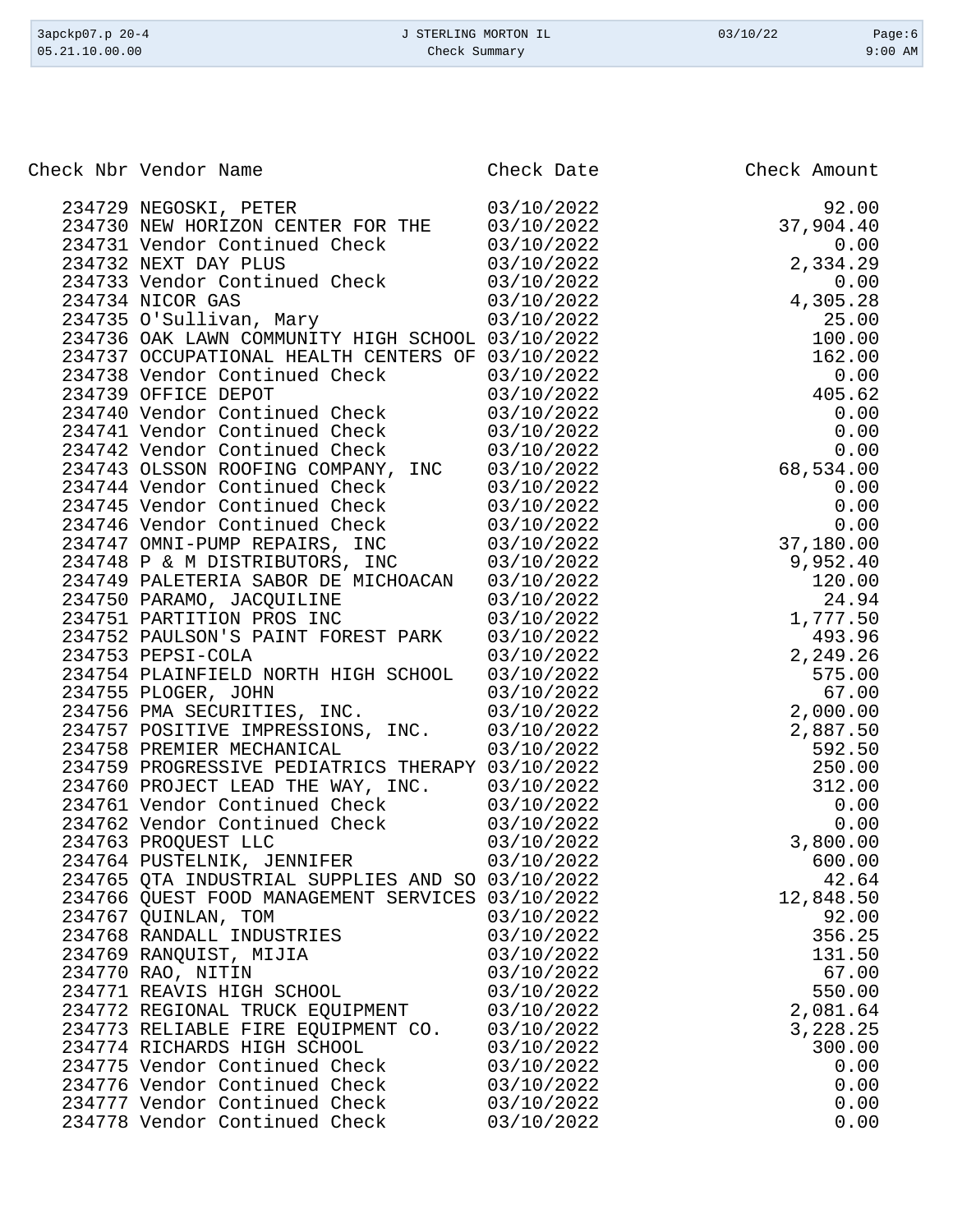| 3apckp07.p 20-4 | J STERLING MORTON IL | 03/10/22 | Page:7    |
|-----------------|----------------------|----------|-----------|
| 05.21.10.00.00  | Check Summary        |          | $9:00$ AM |

Check Nbr Vendor Name **Check Date** Check Date Check Amount

| 234779 Vendor Continued Check                             | 03/10/2022 | 0.00       |
|-----------------------------------------------------------|------------|------------|
| 234780 RICHMOND ELECTRIC CO                               | 03/10/2022 | 169,734.00 |
| 234781 RICHTER, BRET                                      | 03/10/2022 | 93.60      |
| 234782 RIVEREDGE HOSPITAL                                 | 03/10/2022 | 550.00     |
| 234783 RIVERSIDE BROOKFIELD HS                            | 03/10/2022 | 850.00     |
| 234784 ROGUE FITNESS                                      | 03/10/2022 | 351.00     |
| 234785 RYAN, LINDSAY                                      | 03/10/2022 | 168.00     |
| 234786 RZADZKI, JOANNE                                    | 03/10/2022 | 79.11      |
| 234787 SAHM, RAYMOND                                      | 03/10/2022 | 61.00      |
| 234788 Vendor Continued Check                             | 03/10/2022 | 0.00       |
| 234789 Vendor Continued Check                             | 03/10/2022 | 0.00       |
|                                                           | 03/10/2022 | 0.00       |
| 234790 Vendor Continued Check                             |            |            |
| 234791 Vendor Continued Check                             | 03/10/2022 | 0.00       |
| 234792 Vendor Continued Check                             | 03/10/2022 | 0.00       |
| 234793 Vendor Continued Check                             | 03/10/2022 | 0.00       |
| 234794 Vendor Continued Check                             | 03/10/2022 | 0.00       |
| 234795 Vendor Continued Check                             | 03/10/2022 | 0.00       |
| 234796 Vendor Continued Check                             | 03/10/2022 | 0.00       |
| 234797 Vendor Continued Check                             | 03/10/2022 | 0.00       |
| 234798 SALINAS EDUCATIONAL SERVICES, 03/10/2022           |            | 108,770.00 |
| 234799 Vendor Continued Check                             | 03/10/2022 | 0.00       |
| 234800 Vendor Continued Check                             | 03/10/2022 | 0.00       |
| 234801 Vendor Continued Check<br>234802 SAM'S CLUB DIRECT | 03/10/2022 | 0.00       |
|                                                           | 03/10/2022 | 1,923.16   |
| 234803 SANTA INES BAKERY                                  | 03/10/2022 | 43.75      |
| 234804 SASED - SCHOOL ASSOC. FOR SPEC 03/10/2022          |            | 814.22     |
| 234805 SCHALL, MARK C.                                    | 03/10/2022 | 89.00      |
| 234806 SCREENSCAPE NETWORKS, INC                          | 03/10/2022 | 3,019.99   |
|                                                           | 03/10/2022 | 30,264.08  |
| 234807 SEAL OF ILLINOIS INC<br>234808 SEAL SOUTH INC      | 03/10/2022 | 228.20     |
| 234809 SECONDS MATTER SAFETY SOLUTION 03/10/2022          |            | 40,682.00  |
| 234810 SEGUIN SERVICES, INC.                              | 03/10/2022 | 319.84     |
| 234811 SERPICO, PATRICIA A                                | 03/10/2022 | 31.32      |
| 234812 SERVICE TECH HEATING & COOLING 03/10/2022          |            | 6,039.00   |
| 234813 SHAW MEDIA                                         | 03/10/2022 | 75.34      |
| 234814 SIGNCO, INC.                                       | 03/10/2022 | 275.00     |
| 234815 SINFONIA DEL MAR                                   | 03/10/2022 | 230.00     |
| 234816 SMART WITNESS USA, LLC                             | 03/10/2022 | 1,027.24   |
| 234817 SMITH, DUNCAN TONATIUH                             | 03/10/2022 | 600.00     |
| 234818 SMITH, JORDAN                                      | 03/10/2022 | 87.04      |
|                                                           |            | 60.50      |
| 234819 SNA - SCHOOL NUTRITION ASSOC.                      | 03/10/2022 |            |
| 234820 SOARING EAGLE ACADEMY                              | 03/10/2022 | 8,405.41   |
| 234821 SPECIAL EDUCATION SYSTEMS, INC 03/10/2022          |            | 10,685.11  |
| 234822 SPRINT                                             | 03/10/2022 | 295.98     |
| 234823 STARSHIP                                           | 03/10/2022 | 816.50     |
| 234824 STRIKER LANES                                      | 03/10/2022 | 3,000.00   |
| 234825 SUN LIFE ASSURANCE CO. OF CANA 03/10/2022          |            | 3,013.84   |
| 234826 Vendor Continued Check                             | 03/10/2022 | 0.00       |
| 234827 Vendor Continued Check                             | 03/10/2022 | 0.00       |
| 234828 SUNBELT STAFFING                                   | 03/10/2022 | 18,295.95  |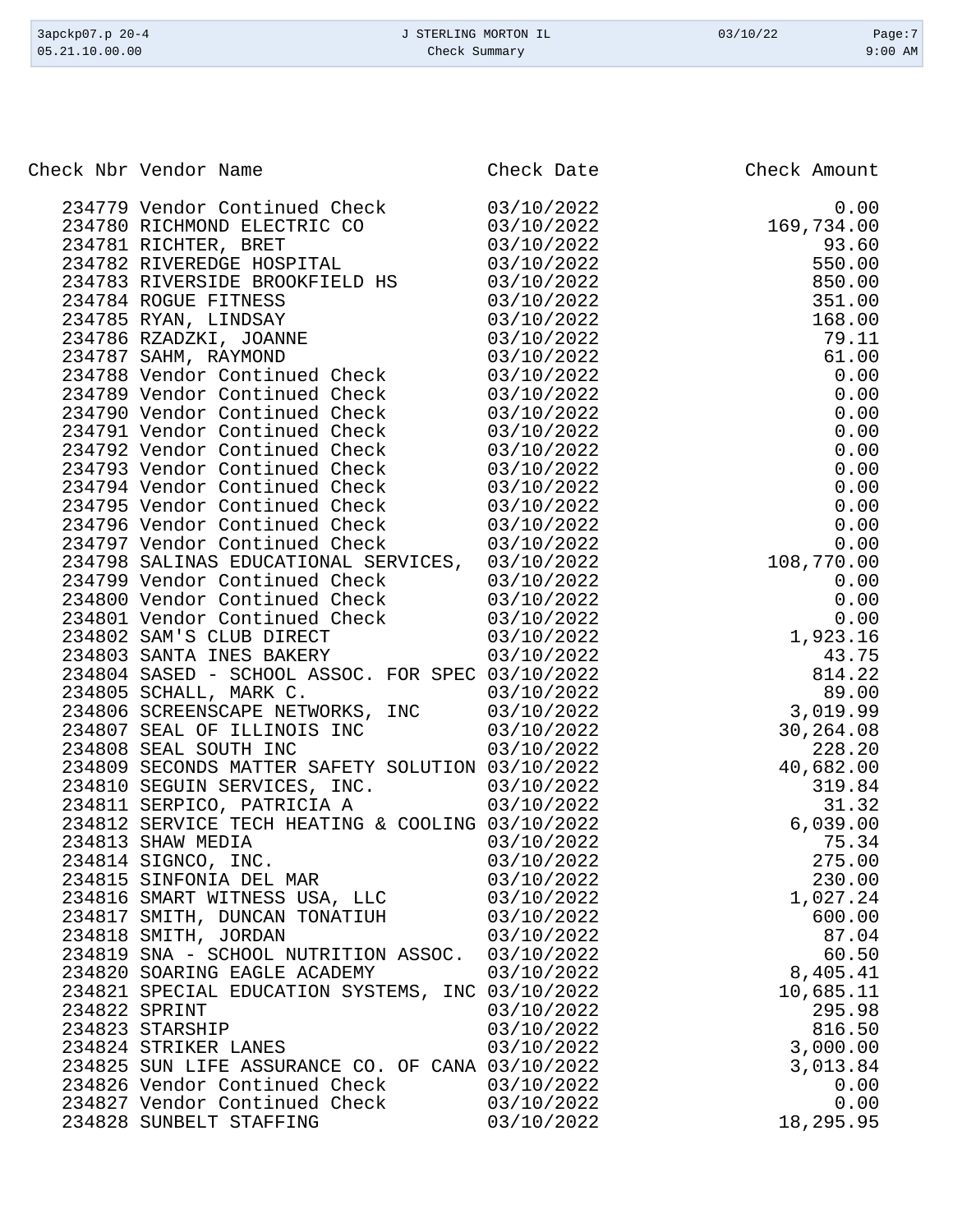|              | Check Nbr Vendor Name                                                                                       | Check Date               | Check Amount       |
|--------------|-------------------------------------------------------------------------------------------------------------|--------------------------|--------------------|
|              |                                                                                                             |                          |                    |
|              | 234829 SUNBURST SPORTSWEAR INC 03/10/2022                                                                   |                          | 227.64             |
|              | 234830 TEACHERS RETIREMENT SYSTEM 03/10/2022                                                                |                          | 988.46             |
|              | 234831 Vendor Continued Check 03/10/2022                                                                    |                          | 0.00               |
|              | 03/10/2022<br>234832 TEACHINGBOOKS.NET                                                                      |                          | 800.00             |
|              | 234833 TEE JAY SERVICE COMPANY, INC. 03/10/2022                                                             |                          | 1,206.98           |
|              | 234834 TERPENING, STEVE                                                                                     | 03/10/2022               | 120.00             |
|              | 234835 THE CAREER CENTER-UNIVERSITY O 03/10/2022                                                            |                          | 150.00             |
|              | 234836 THE IRIS COMPANIES                                                                                   | 03/10/2022               | 1,422.00           |
|              | 234837 Vendor Continued Check 03/10/2022                                                                    |                          | 0.00               |
|              | 234838 THE SCOPE SHOPPE, INC 03/10/2022<br>234839 THEATRE WORLD 03/10/2022                                  |                          | 1,191.00           |
|              |                                                                                                             |                          | 635.11             |
|              | 234840 TIMBERLINE BILLING SERVICE LLC 03/10/2022                                                            |                          | 93.46              |
|              | 234841 TLD DESIGN CENTER                                                                                    | 03/10/2022               | 336.00             |
|              |                                                                                                             |                          | 76.40              |
|              | 234842 TOMKINS, ANGELA R<br>234843 Vendor Continued Check 03/10/2022<br>234844 TOOLS FOR SCHOOLS 03/10/2022 |                          | 0.00               |
|              |                                                                                                             |                          | 360.00             |
|              | 234845 Vendor Continued Check 03/10/2022                                                                    |                          | 0.00               |
|              | 234846 Top Notch Silk Screening Inc 03/10/2022                                                              |                          | 9,663.25           |
|              | 234847 TORMACH, INC                                                                                         | 03/10/2022               | 10,485.00          |
|              | 234848 TOWN OF CICERO - BUILDING DEPT 03/10/2022                                                            |                          | 1,665.00           |
|              | 234849 TRINITY HIGH SCHOOL                                                                                  | 03/10/2022               | 349.99             |
|              | 234850 TRUESDALE, TIMOTHY 03/10/2022                                                                        |                          | 1,648.84<br>175.00 |
|              | 234851 UIC CAREER SERVICES                                                                                  | 03/10/2022               |                    |
|              | 234852 Vendor Continued Check                                                                               | 03/10/2022               | 0.00               |
|              | 234853 UNIVERSITY OF ILLINOIS EXTENSI 03/10/2022                                                            |                          | 1,600.00           |
|              | 234854 VALDIVIA, MARIO<br>234855 VALLEY BUSINESS MACHINES                                                   | 03/10/2022               | 600.00             |
|              |                                                                                                             | 03/10/2022<br>03/10/2022 | 49,397.76          |
|              | 234856 Vendor Continued Check<br>234857 Vendor Continued Check                                              | 03/10/2022               | 0.00<br>0.00       |
|              | 234858 VANGUARD ENERGY SERVICES, LLC 03/10/2022                                                             |                          | 56,516.06          |
|              | 234859 VERIZON WIRELESS                                                                                     | 03/10/2022               | 4,374.89           |
|              | 234860 VIOLET FLOWER SHOP, INC                                                                              | 03/10/2022               | 90.00              |
|              | 234861 VISION CONSTRUCTION AND CONSUL 03/10/2022                                                            |                          | 168,489.44         |
|              | 234862 WARE, JR, KEN                                                                                        | 03/10/2022               | 46.00              |
|              | 234863 Vendor Continued Check                                                                               | 03/10/2022               | 0.00               |
|              | 234864 WASTE MANAGEMENT                                                                                     | 03/10/2022               | 8,558.20           |
|              | 234865 WEST 40                                                                                              | 03/10/2022               | 112.00             |
|              | 234866 Vendor Continued Check                                                                               | 03/10/2022               | 0.00               |
|              | 234867 WEVIDEO, INC                                                                                         | 03/10/2022               | 1,115.22           |
|              | 234868 WILKINS, JOHNNY                                                                                      | 03/10/2022               | 46.00              |
|              | 234869 WILLIAMS, KENNETH                                                                                    | 03/10/2022               | 120.00             |
|              | 234870 Vendor Continued Check                                                                               | 03/10/2022               | 0.00               |
| 234871 WISCO |                                                                                                             | 03/10/2022               | 7,210.68           |
|              | 234872 WOEHRLE, CHERYL                                                                                      | 03/10/2022               | 1,400.00           |
|              | 234873 YORK HIGH SCHOOL                                                                                     | 03/10/2022               | 350.00             |
|              | 234874 ZEIGLER NORTH RIVERSIDE LLC                                                                          | 03/10/2022               | 277.69             |
|              |                                                                                                             |                          |                    |

Check Summary

396 Computer Check(s) For a Total of 2,731,350.38

3apckp07.p 20-4 J STERLING MORTON IL 03/10/22 Page:8